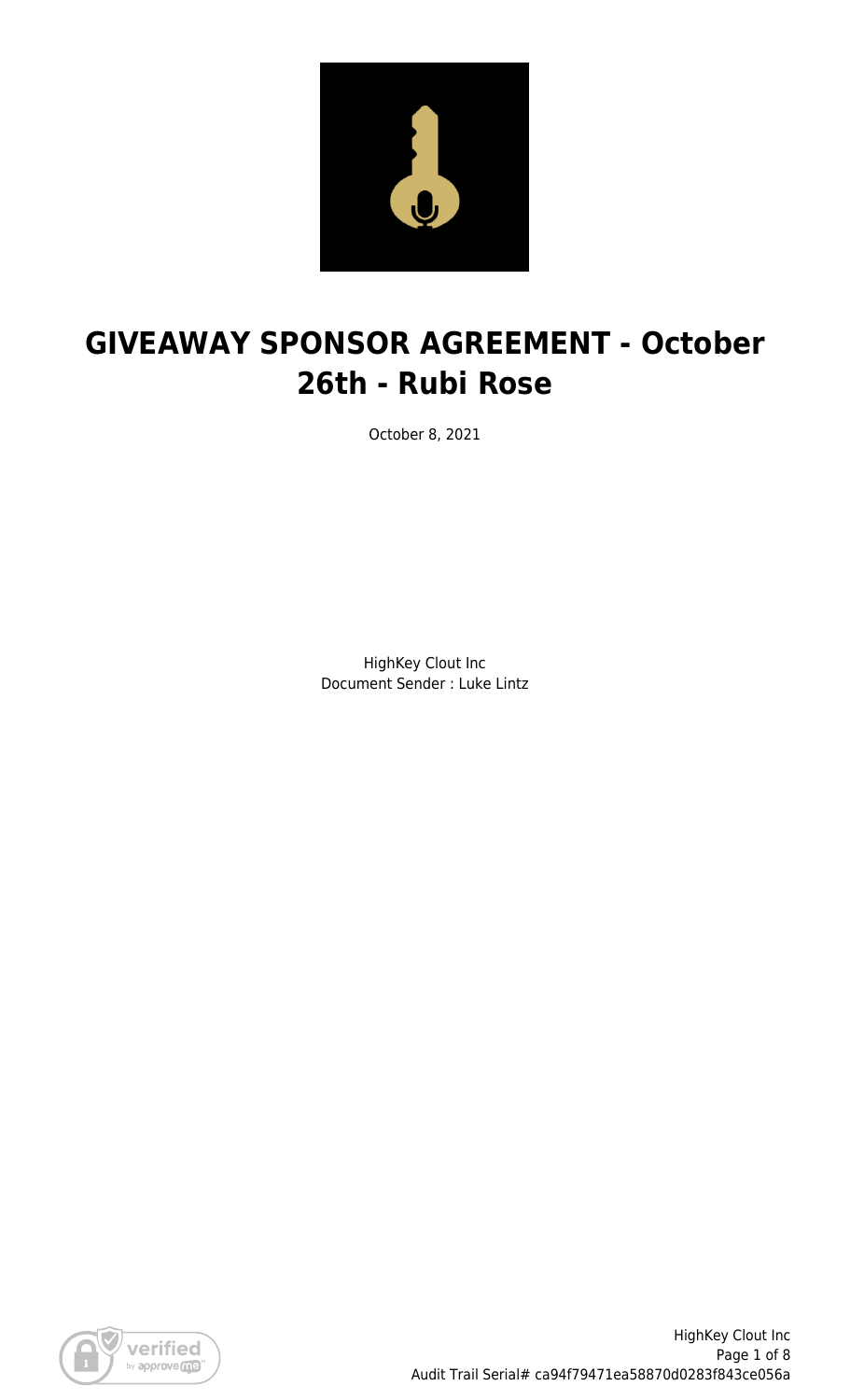### GIVEAWAY SPONSOR AGREEMENT - October 26th - Rubi Rose

This agreement ("Agreement"), which is made and entered into as of the date of Company's signature below (the "Effective Date"), by and between the undersigned ("Client"), with an as provided by Client to Company, on the one hand, and HighKey Enterprises LLC ("Company"), with an address of 250 Ave Ponce de Leon, Ste 301 PMB 0801, San Juan, PR 00918, Attn: Luke Lintz, Email: [accounting@highkeyclout.com,](mailto:accounting@highkeyclout.com) on the other hand, constitutes the terms and conditions for Sponsor's participation in one (1) of Company's giveaways (the "Giveaway"). Sponsor and Company are sometimes hereinafter collectively referred to as the "Parties" or individually as the "Party"."

1. Sponsor's Participation in The Giveaway. In consideration of the Participation Fee (as defined herein below), Company will include Sponsor in the Giveaway in accordance with the following. While the terms & conditions of the Giveaway are still being finalized, during the Giveaway Period (as defined herein below), Company's Instagram account (@highkeyclout, or such other Instagram account as directed by Company) will "follow" Sponsor's Instagram account and, as a condition of entering the Giveaway and in an effort to drive traffic to Sponsor's Instagram account, Company shall require each entrant to "follow" Sponsor's Instagram account. The Sponsor Instagram account to be included in the Giveaway is as follows:

("Sponsor's Instagram Account(s)")

Company estimates that by sponsoring the Giveaway, Sponsor's Instagram account may have an estimated gain of fifteen thousand (15,000) Instagram followers. However, Company makes no representation or warranty that Sponsor will gain any followers and, in the event Sponsor does gain followers, makes no representation or warranty regarding the retention of the followers, as the Parties acknowledge that social media user retention is largely based on content and Company makes no representation or warranty that Sponsor's content will retain said followers post Giveaway Period. Accordingly, it will solely be Sponsor's obligation to retain the followers.

- 2. Giveaway Launch Date / Giveaway Period. The tentative launch date of the Giveaway is currently scheduled to be on or about October 26th, 2021 and will run for seven (7) days (i.e., the Giveaway will end on or about November 2nd, 2021) (the "Giveaway Period"); provided, said date(s) and/or the Giveaway Period may be reasonably altered at Company's sole discretion.
- 3. Giveaway Promotion: Prior to and during the Giveaway Period (the dates and times of which shall be determined by Company), Company shall engage social media influencers to promote the Giveaway via their Instagram accounts. As of the date hereof, Company has engaged @therubirose on Instagram to promote the Giveaway.
- 4. Participation Fee. In full consideration for the Sponsor's participation in the Giveaway, Sponsor will pay Company the guaranteed pay-or-play sum of U.S. Two Thousand Five Hundred Dollars (\$2,500.00) minus any applicable discounts directly given by Company (the "Participation Fee"). If the payment is made via credit card or PayPal there will be a merchant processing fee of four percent (4%) thereof, added to the participation fee. Company shall be deemed pay-or-play upon execution of this Agreement. Sponsor shall pay to Company the Participation Fee via credit card, Wire Transfer or PayPal upon Sponsor's execution of this Agreement into the following accounts (Sponsor to inform Company where the Participation Fee was sent):

Account Name: HighKey Enterprises LLC Account Number: 030229162 Bank Address: 208 Av. Luis Muñoz Rivera, San Juan, 00918 Routing Number: 021502011 Swift Code: BPPRPRSX Beneficiary Address: 250 Ave Ponce de Leon, Ste 301 PMB 0801, San Juan, PR 00918

Please Note: This is a USD currency bank account

Unless and until Sponsor pays and Company receives the Participation Fee in whole, Company shall be

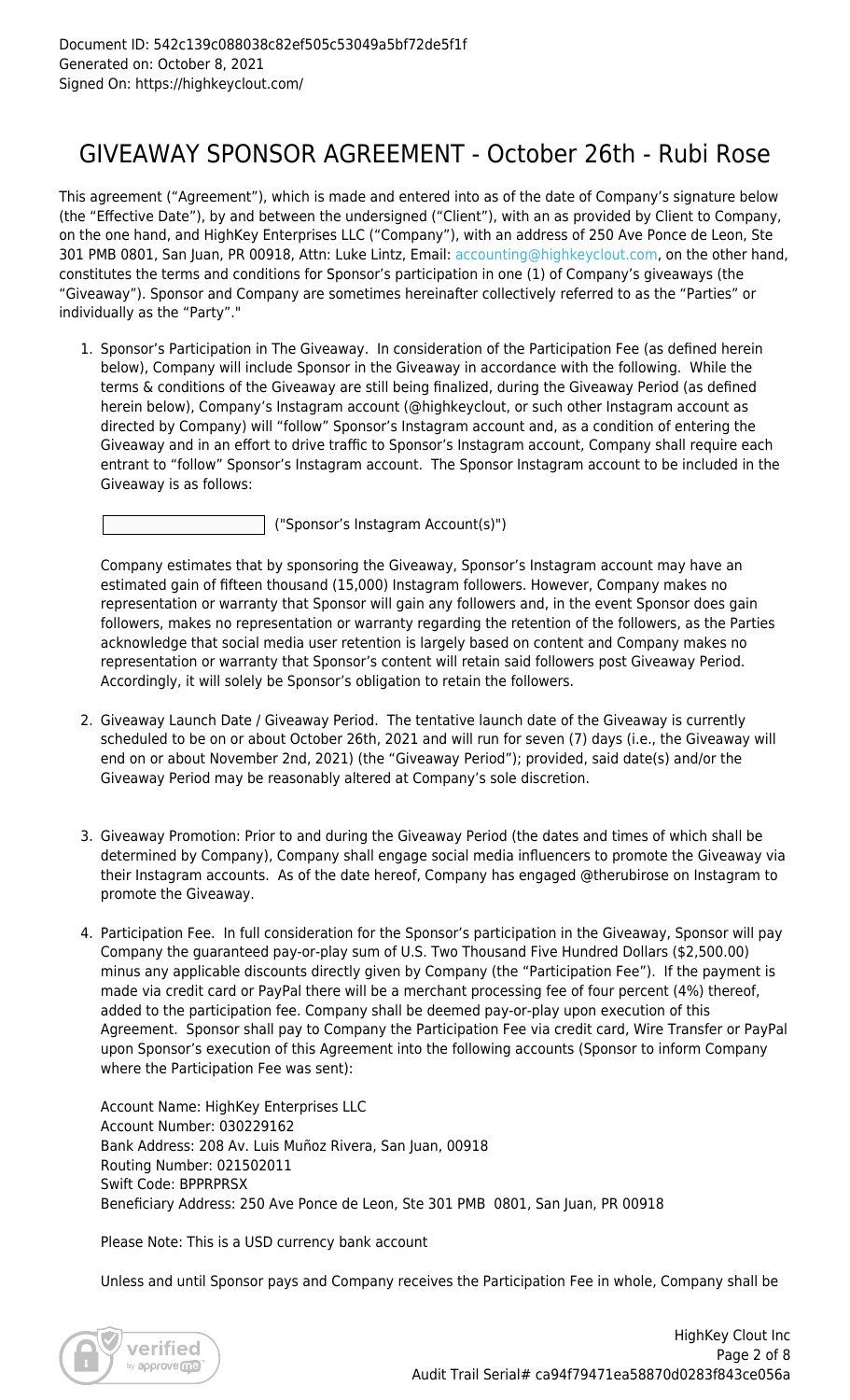under no obligation to include Sponsor in the Giveaway. By executing this Agreement, Sponsor agrees to refrain from initiating any chargebacks. Defaulting on any payments will result in immediate termination of all services.

- 5. Sponsor's Giveaway Social Media Posts. While not required, Sponsor is encouraged to promote the Giveaway on Sponsor's social media platforms. The creative of said social media posts shall be at Sponsor's discretion, provided Sponsor shall include the required hashtags and "@"s provided to Sponsor for inclusion therein, as well as #Giveaway.
- 6. Ownership.
	- Deliverables. "Deliverables" means each item of social media content Company causes to be posted by Company and/or any of her affiliates, employees, sponsors, and/or associates, including, without limitation, the influencers, in connection with the Giveaway, including any photographs, video footage, artwork and written work identified. Company will retain all ownership rights in the Deliverables, subject to the terms of a license provided for Sponsor Materials (as defined below) and shall have the right to use, reuse, reproduce, copyright, and exhibit them in any/all manners.
	- Sponsor Materials. Sponsor may provide Company with materials owned by the Sponsor or another third party ("Sponsor Materials"), for use in connection with the Deliverable(s), including, without limitation, Sponsor's name, likeness, and/or social media handle. Sponsor Materials shall remain the sole and exclusive property of Sponsor and/or the respective third party, as applicable, including all intellectual property rights therein; provided, Sponsor hereby grants or will cause to be granted to Company a non-exclusive, royalty-free, perpetual, irrevocable, worldwide license to use, copy, distribute, display, perform and transmit the Sponsor Materials as incorporated in the Deliverables; provided, notwithstanding the foregoing, nothing herein shall require Company to remove and/or delete any social media content incorporating Sponsor Materials created and posted during the Giveaway Period following the duration of this Agreement (i.e., the Deliverables can live passively in perpetuity on Company's social media platforms). Sponsor represents and warrants he owns the right to license or sub-license any of the Sponsor Materials provided to Company.
	- $\circ$  Company License. Solely during the Giveaway Period, Sponsor shall have the right to (i) promote or "whitelist" the Deliverables and (ii) share, like, and/or re-post the Deliverables solely on Sponsor's owned and operated social media channels; provided, Sponsor shall not be permitted to edit and/or modify the Deliverables before sharing, liking, and/or re-posting the Deliverables. Following the Giveaway Period, neither Party shall have the obligation to delete the Deliverables; provided, Sponsor shall not be permitted to "whitelist", promote, share, like, and/or repost the Deliverables following the Giveaway Period (i.e., there shall be no post Giveaway Period use of the Deliverables). Apart from the above, Sponsor will not exploit or distribute the Deliverables in any manner, including, without limitation, by using the Deliverables in any form of advertising or commercial tie-ins without the explicit permission of Company in each instance.
- 7. Representations and Warranties; Indemnity. Sponsor represents and warrants that (i) Sponsor has the full right and authority to enter into this Agreement, to grant the rights herein granted, and to perform its obligations hereunder; (ii) Sponsor shall comply with all laws, regulations, and Instagram rules in connection with the Sponsor Services, including, without limitation, the Federal Trade Commission ("FTC"); and (iii) any products given to Company for inclusion in the Deliverables and/or Giveaway, if any, are safe and merchantable for its intended purpose. Each Party shall indemnify the other against any third party liability, damages, costs and expenses (including reasonable outside attorneys' fees and costs) incurred by reason of any claim arising in connection with any uncured material breach of their respective covenants, representations, warranties or agreements herein. Any social media gain discussed by the parties is an estimate, and not a guarantee. Sponsor shall indemnify, defend, and hold harmless Company and their employees, agents, and representatives from and against any and all claims, suits, damages, liabilities, costs, and expenses (including reasonable outside attorneys' fees and court costs) arising out of or relating to the exploitation, production, manufacturing, and advertising of Sponsor's products and/or services and/or any element thereof, including, without limitation, Sponsor's social media accounts, any Sponsor Materials and/or advertising material furnished by Sponsor. Company shall have the right to approve any counsel retained to defend against any claim in which Company or its affiliates are named as a defendant. Additionally, Company shall have the right to control and participate in the defense of any such claim concerning matters that relate to Company.

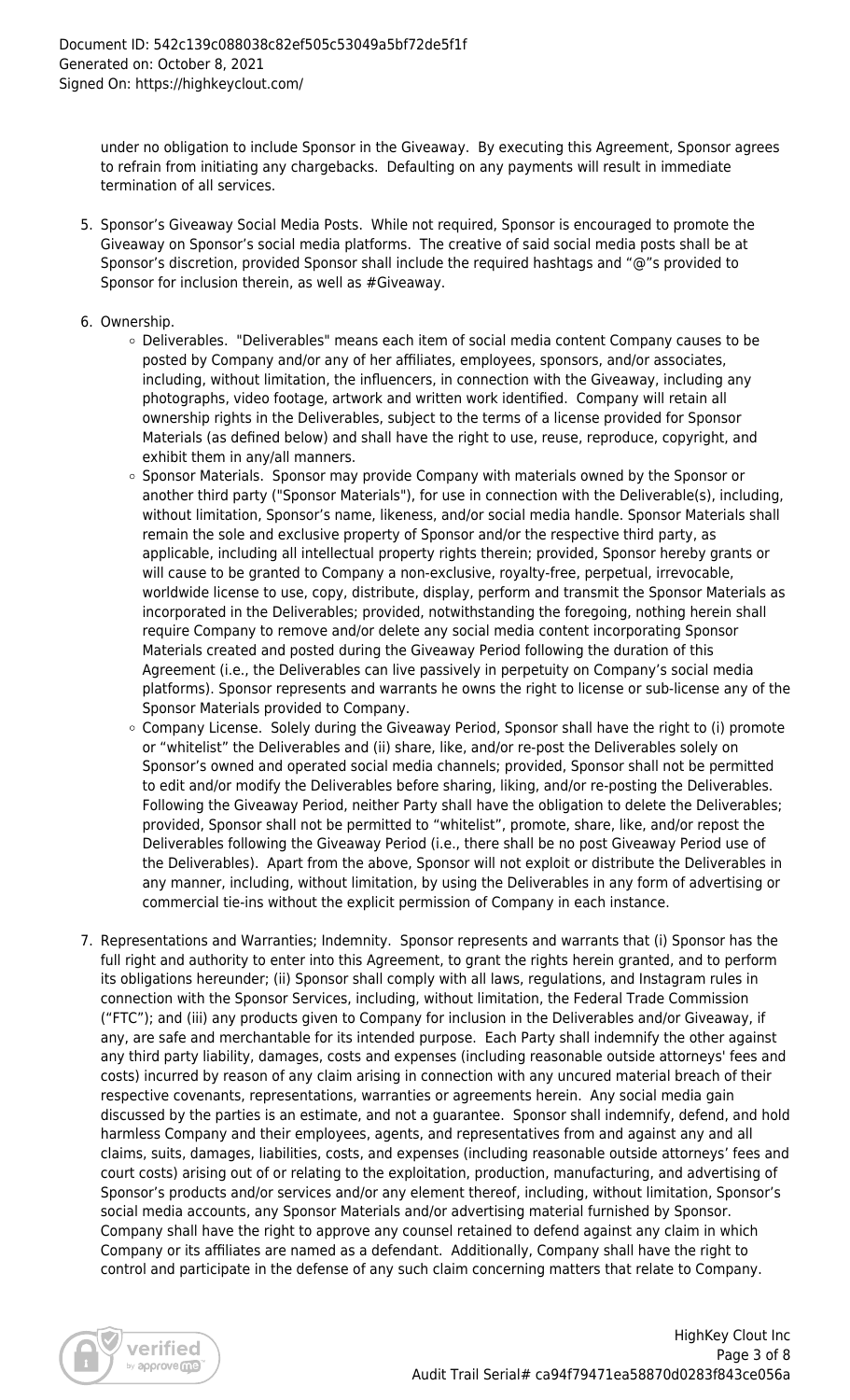Sponsor will not settle any such claim without Company's prior written consent. This indemnification shall survive termination and/or expiration of this Agreement.

- 8. Confidential Information. "Confidential Information" means the proprietary information exchanged between each of the Parties, which includes, without limitation, non-public information (tangible or intangible) regarding a Party's products and services, campaigns, technology, designs, techniques, research, know-how, specifications, product plans, pricing, customer information, user data, current or future strategic information, current or future business plans, policies or practices, employee information, and other business and technical information, which is either (a) marked "confidential" or "proprietary" at the time of disclosure by the disclosing party; or (b) by its nature or content is reasonably distinguishable as confidential or proprietary to the receiving party. Each Party agrees to hold the Confidential Information in confidence and to not use or disclose it to a third party. The receiving party shall protect the Confidential Information by using the same degree of care, but no less than a reasonable degree of care (including reasonable security measures), to prevent the unauthorized use, dissemination or publication of Confidential Information as the receiving party uses to protect its own Confidential Information of like nature. If either Party authorizes the other to make copies of Confidential Information, the other Party's proprietary rights notices shall be reproduced in the same manner as the original Confidential Information. The receiving party may disclose the Confidential Information to its employees, agents, business, legal, and financial advisers and independent contractors with a need-to-know, only as necessary to fulfill the Services and provided such parties have executed a written non-disclosure agreement substantially as protective of Confidential Information as this Agreement. The receiving party shall promptly notify the disclosing party of any actual or suspected misuse or unauthorized disclosure of the disclosing party's Confidential Information. Confidential Information shall not include information that (a) is made generally available in the public domain prior to time of disclosure; (b) is or becomes publicly available through no act or omission by the receiving party; (c) was already in the receiving party's possession without restriction before receipt from the disclosing party and was not subject to a duty of confidentiality; (d) is rightfully disclosed to the receiving party by a third party without confidentiality restrictions; or (e) that the receiving party independently developed without use of or reference to Confidential Information. The receiving party may disclose the disclosing party's Confidential Information as required by law or court order provided: (i) the receiving party reasonably notifies the disclosing party in writing of the requirement for disclosure, unless notice is prohibited by law; and (ii) discloses only that portion of the Confidential Information legally required. Any such disclosure of Confidential Information shall not otherwise relieve receiving party of any of its obligations hereunder.
- 9. Force Majeure. If Company's services are prevented, rendered impossible, or unfeasible by sickness or disability of Company or the influencers, technology failure, unforeseen emergency of Company and/or the influencers, any act or regulation of any public authority, or by reason of riot, strike, acts of terrorism, epidemic, war or declaration of disaster by federal or state government, or other preventing acts (e.g., an event which causes a rapid spike in internet activity, like a celebrity death, etc.) (each a "Force Majeure Event"), it is understood and agreed that there shall be no claim for damages by either Party and Company shall not be deemed in breach of this Agreement. In the event of a Force Majeure Event, the parties agree to negotiate in good faith to reschedule service dates, subject to Company's availability, on the terms and conditions set forth herein.
- 10. Notices. All notices and other communications, including payments, under this Agreement shall be made in writing and shall be delivered by hand or sent by fax, electronic mail (including text message, email, and Instagram direct message, with confirmed receipt), or sent by prepaid express mail or reputable overnight courier service, and shall be deemed given when so delivered by hand fax, electronic mail, or if express mailed or couriered, three (3) business days after mailing or deposit with such express mail service or courier to the Parties at the following addresses (or at such other address for a Party as shall be specified by like notice):

If to Company: HighKey Enterprises LLC HighKey Enterprises 250 Ave Ponce de Leon Ste 301 PMB 0801 San Juan, PR 00918 Email: accounting@highkeyclout.com

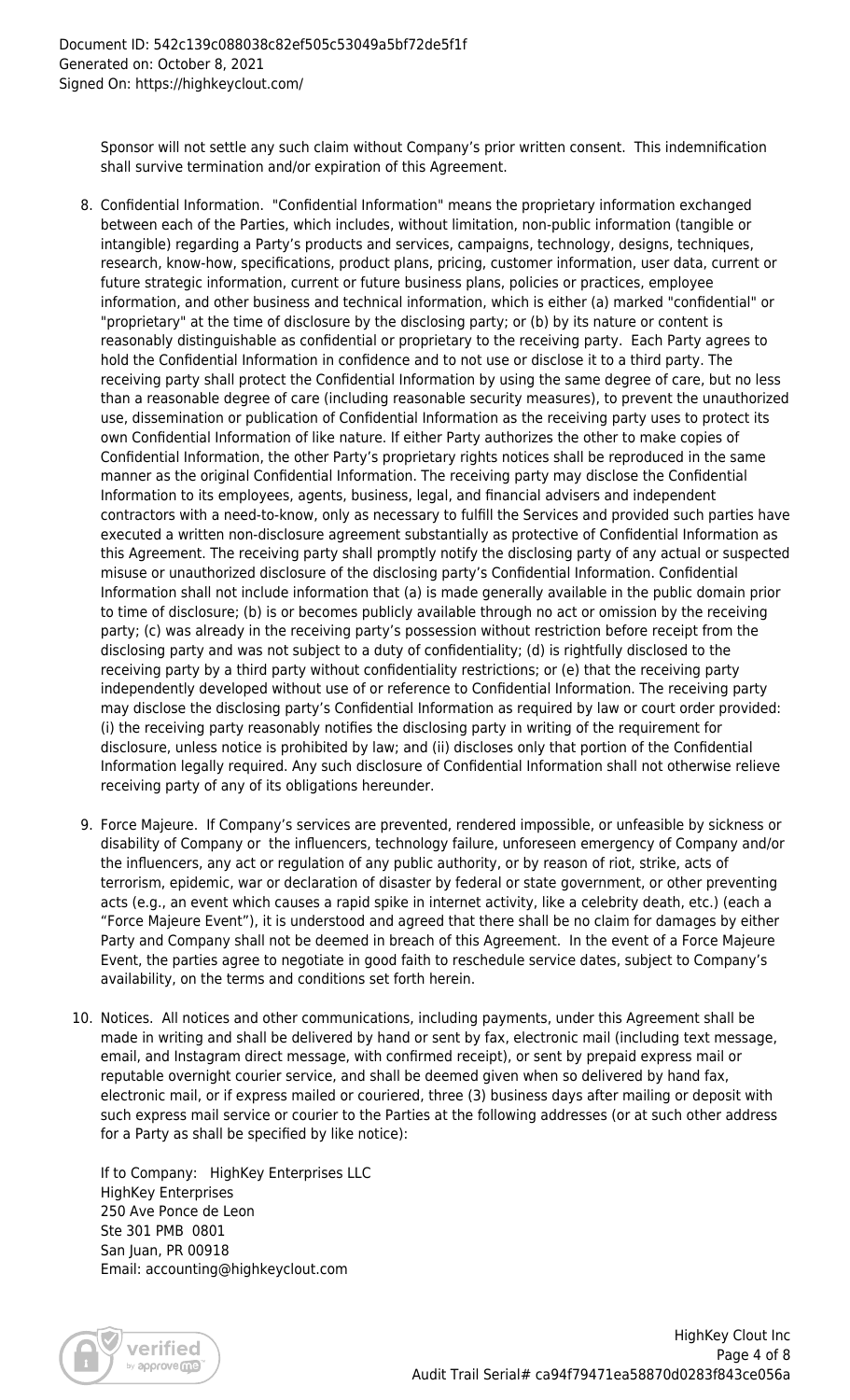Attn.: Luke Lintz

If to Sponsor:

(Sponsor's contact and billing details can be found in the corresponding invoice after the transaction is processed)

- 11. Term and Termination.
	- This Agreement will commence on the Effective Date and, unless terminated earlier in accordance with the terms of this Agreement, will remain in force and effect for as long as the Giveaway is active and/or Company is performing the services outlined herein.
	- $\circ$  Either Party may terminate this Agreement if the other Party breaches any material term of this Agreement and fails to cure such breach. Neither Party hereunder shall be deemed in breach hereof until the non-breaching party provides the breaching party with written notice of said breach and the breaching party fails to cure said breach within ten (10) days of receiving such written notice; provided, Company shall be permitted to immediately terminate this Agreement at any time prior to receipt of the Participation Fee. Adequacy of cure shall be judged by the nonbreaching party's reasonable business judgment.
	- Upon expiration or termination of this Agreement, Sponsor will immediately cease using any/all deliverables other than as permitted under this Agreement.
	- o Those terms that by their nature should survive expiration or termination of this Agreement shall survive, including, without limitation, each Party's respective obligations, ownership, and indemnification.
- 12. Dispute Resolution and Binding Arbitration. Client and Company recognize that disputes arising under this Agreement are best resolved at the working level by the Parties directly involved. Both Parties are encouraged to be imaginative in designing mechanisms and procedures to resolve disputes at this level. Such efforts shall include the referral of any remaining issues in dispute to higher authority within each participating Party's organization for resolution. Failing resolution of conflicts at the organizational level, Client and Company agree that any and all remaining controversies, claims or disputes arising out of or related to this Agreement or the interpretation, performance, or breach thereof, including alleged violations of statutory or common law rights or duties, and the determination of the scope or applicability of this agreement to arbitrate ("Dispute"), except as otherwise set forth below, shall be resolved according to the following procedures which shall constitute the sole dispute resolution mechanism hereunder. In the event that the Parties are unable to resolve any Dispute informally, then such Dispute shall be submitted to confidential final and binding arbitration to be administered by the American Arbitration Association (or any like organization successor thereto) in the Commonwealth of Puerto Rico in accordance with the American Arbitration Association's Commercial Arbitration Rules and Mediation Procedures. The arbitration shall be conducted, and the award shall be rendered in the English language. The parties agree that any and all disputes shall be submitted to confidential, binding arbitration, before a single neutral arbitrator, who shall possess no less than ten (10) years of experience in entertainment matters. Client further agrees to waive his/her right to a trial by jury. The arbitration shall be conducted before a single neutral arbitrator appointed in accordance with the Commercial Arbitration Rules. The arbitrator will provide a detailed written statement of decision, which will be part of the arbitration award and admissible in any judicial proceeding to confirm, correct or vacate the award. Unless the parties agree otherwise, the neutral arbitrator and the members of any appeal panel shall be former or retired judges or justices of any Commonwealth of Puerto Rico court. The Parties shall share the cost of the arbitration; provided, the prevailing party shall be entitled to their fees and costs associated with the arbitration, including outside attorney's fees. If either Party refuses to perform any or all of its obligations under the final arbitration award (following appeal, if applicable) within thirty (30) days of such award being rendered, then the other Party may enforce the final award in any court of competent jurisdiction in Puerto Rico. The Party seeking enforcement of any arbitration award shall be entitled to an award of all costs, fees and expenses, including reasonable outside attorney's fees, incurred in enforcing the award, to be pay by the Party against whom the enforcement is ordered. The arbitrator will have no authority to award consequential, special, indirect, punitive, exemplary or incidental damages, including, without limitation, lost profits and opportunity costs. Except as may be required by law, neither a party, nor the arbitrator may disclose the existence, content or results of any arbitration without the prior written consent of both parties, unless to protect or pursue a legal right. If either party, notwithstanding the foregoing, should attempt either to resolve any dispute arising in connection with this Agreement in a court of law or equity or to forestall, preempt,

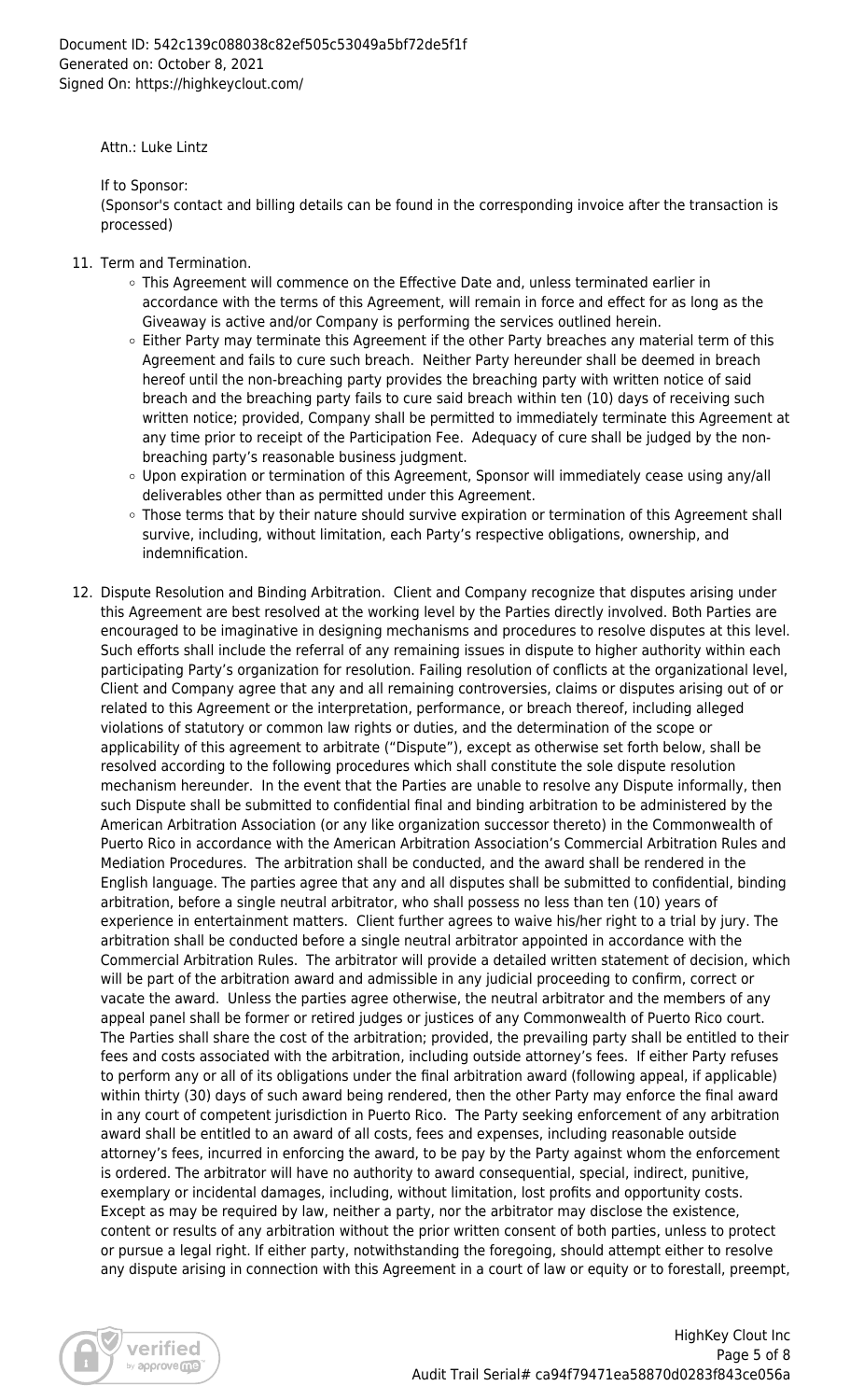or prevent arbitration of any such dispute by resort to the process of a court of law or equity, and such dispute is ultimately determined to be arbitrable by such court of law or equity, the Arbitrator shall include in his award an amount for the other party equal to all of that other party's costs, including attorney's fees, incurred in connection with such arbitrability determination.

- 13. General.
	- Assignment. Sponsor shall not be permitted to assign, delegate or otherwise transfer this Agreement without the prior written consent of Company. Any attempted assignment, transfer or delegation, without such consent, will be void.
	- $\circ$  No Injunctive Relief. It is further agreed that Sponsor's rights and remedies in the event of a failure or an omission constituting a breach of the provisions of this Agreement shall be limited to the Sponsor's right, if any, to recover damages in an action at law, but in no event shall Sponsor be entitled by reason of any such breach to terminate this Agreement, or to enjoin Company in any way.
	- o No Defamatory Statements. Sponsor agrees that Sponsor will not make any statement, or take any other action, to disparage, defame or compromise the goodwill of Company or its employees, owners and affiliates. In addition to injunctive relief and actual damages, Sponsor agrees any breach or violation by Sponsor of the foregoing sentence shall result in substantial damages and injury to Company, the precise amount of which would be extremely difficult or impracticable to determine. Accordingly, the parties have made a reasonable endeavor to estimate a fair compensation for potential losses and damages to Company and, therefore, Sponsor further agree, that in addition to the remedies set forth herein, Sponsor will also be obligated to pay, and agrees to pay to Company, the sum of One Million Dollars (\$1,000,000) as a reasonable and fair amount of liquidated damages to compensate Company for any loss or damage resulting from each breach by Sponsor of the forgoing terms. The parties intend that such damages constitute compensation and not a penalty. The parties hereto further agree that such sum bears a reasonable and proximate relationship to the actual damages which Company may suffer from each breach of the terms of this Agreement.
	- $\circ$  Release. Sponsor (on behalf of itself and its heirs, next of kin, spouse, guardians, legal representatives, employees, executors, administrators, agents, successors and assigns (collectively, the "Releasing Parties") hereby agree not to sue and irrevocably and unconditionally release, waive and forever discharges Company and their successors, assigns, licensees, distributors, sponsors, and advertisers, and each of the foregoing's respective past, present and future officers, directors, agents, representatives, shareholders and employees, jointly and individually (collectively, "Released Parties"), from any and all manner of liabilities, claims and demands of any kind or nature, whatsoever, in law or equity, whether known or unknown, suspected or unsuspected, and whether or not concealed or hidden, that Sponsor may now have or may hereafter have (including, but not limited to, for defamation, invasion of any rights of privacy, right of publicity or personality, intentional or negligent infliction of emotional distress, infringement of copyright or trademark or violation of any other right), which arise out of or relate in any way, directly or indirectly, to the Sweepstakes or any rights therein which Sponsor or any Releasing Parties ever had, now has, or in the future may have against any Released Parties. Sponsor acknowledges that there is a possibility that subsequent to the execution of this Agreement, Sponsor may discover facts or incur or suffer claims which were unknown or unsuspected at the time this Agreement was executed, and which if known by Sponsor at that time may have materially affected Sponsor's decision to execute this Agreement. Sponsor acknowledges and agrees that by reason of this Agreement, and the release contained in the preceding sentences, Sponsor is assuming any risk of such unknown facts and such unknown and unsuspected claims.
	- Limitation of Liability**:** Under no circumstances shall Company be liable to Sponsor for consequential, special, indirect, punitive, exemplary or incidental damages, including, without limitation, lost profits and opportunity costs, arising out of this Agreement, and Company's total liability in connection with this Agreement shall not exceed the Participation Fee amount.
	- Misc. This Agreement shall be construed in accordance with the laws of the Commonwealth of Puerto Rico. Jurisdiction and venue of all matters relating to this Agreement will be vested exclusively in the federal, state and local courts within the Commonwealth of Puerto Rico, to which the parties hereby agree to submit any controversy arising hereunder, excluding that body of law pertaining to conflicts of laws and agree to accept service by mail (including email) to the address listed herein (or as such address may be amended as permitted herein). This

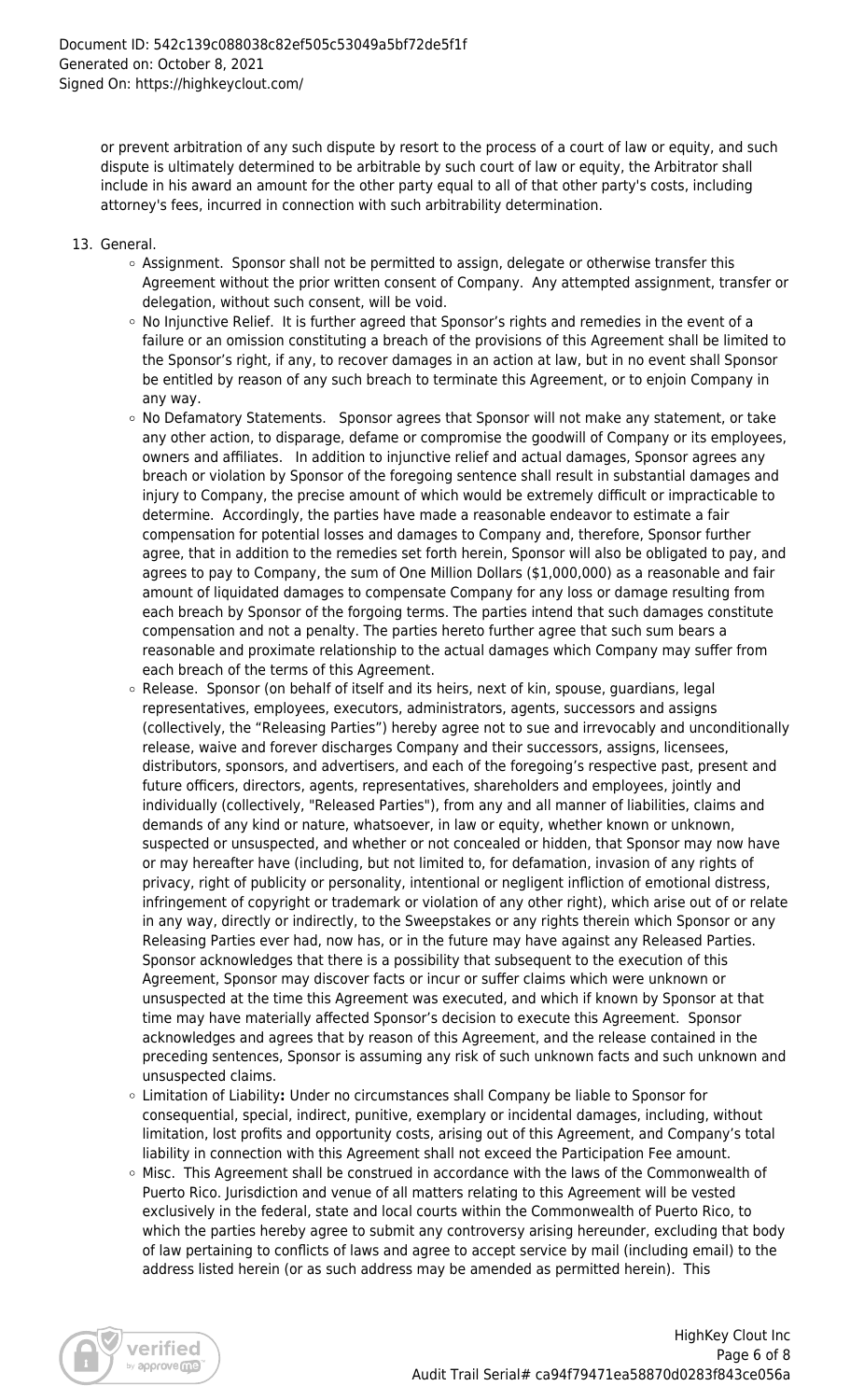Agreement, contains the full and complete understanding between the parties and supersedes all prior agreements and understandings, whether oral or written concerning the subject matter hereof. This Agreement may not be modified or changed except by a writing signed by all of the parties. Each of the parties acknowledges that no representation or promise not expressly contained in this Agreement has been made by the other or its agents or representatives. The failure of any Party to enforce at any time any of the provisions hereof shall not be construed to be a waiver of such provisions, or of such Party's rights thereafter to enforce any such provisions. In the event any provision of this Agreement is held to be invalid or in violation of any law, statute, regulation, order or lawful union or guild requirement, the Agreement shall be deemed modified to the minimum extent required in order to comply therewith and shall otherwise continue in full force and effect. This Agreement is executed in two (2) counterparts (digital signatures acceptable), whereas each Party shall retain one (1) counterpart. Each counterpart shall be deemed an original whereas both together shall constitute one and the same instrument. This Agreement is not intended, nor shall it be deemed or construed, to create a relationship of principal and agent or partnership or joint venture between the parties and neither Party shall have any power or authority to enter into any agreement on behalf of the other Party or to otherwise bind or obligate the other Party in any manner whatsoever. Sponsor has entered into this Agreement freely and voluntarily, and acknowledges that Sponsor either consulted with independent counsel before entering into this Agreement, or had the opportunity to do so, but elected not to.

х